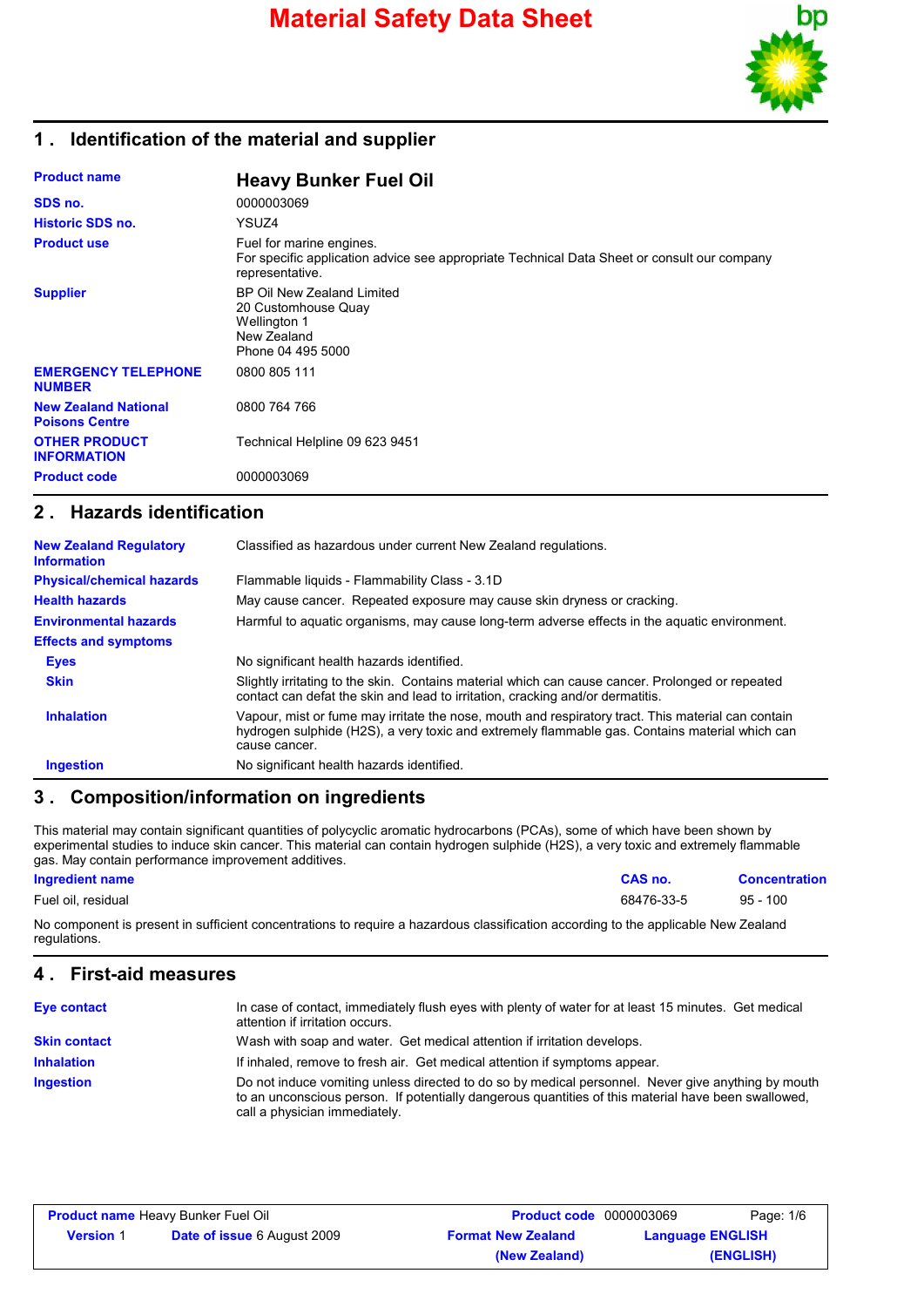Advice to doctor **Treatment should in general be symptomatic and directed to relieving any effects.** 

EXPOSURE TO HYDROGEN SULPHIDE:

Casualties suffering ill effects as a result of exposure to hydrogen sulphide should be immediately removed to fresh air and medical assistance obtained without delay.

Note: High Pressure Applications

Injections through the skin resulting from contact with the product at high pressure constitute a major medical emergency. Injuries may not appear serious at first but within a few hours tissue becomes swollen, discoloured and extremely painful with extensive subcutaneous necrosis. Surgical exploration should be undertaken without delay. Thorough and extensive debridement of the wound and underlying tissue is necessary to minimise tissue loss and prevent or limit permanent damage. Note that high pressure may force the product considerable distances along tissue planes.

# **5 . Fire-fighting measures**

| <b>Extinguishing media</b>                 |                                                                                                                                                                                                                                                                                              |
|--------------------------------------------|----------------------------------------------------------------------------------------------------------------------------------------------------------------------------------------------------------------------------------------------------------------------------------------------|
| <b>Suitable</b>                            | Use foam or all-purpose dry chemical to extinguish. This material is harmful to aquatic organisms.<br>Fire water contaminated with this material must be contained and prevented from being discharged to<br>any waterway, sewer or drain.                                                   |
| <b>Not suitable</b>                        | Do not use water jet. Under no circumstances should water be allowed to contact hot product because<br>of the danger of boil-over.                                                                                                                                                           |
| <b>Hazardous decomposition</b><br>products | Decomposition products may include the following materials:<br>carbon dioxide<br>carbon monoxide<br>sulfur oxides<br>Hydrogen Sulphide (H2S)                                                                                                                                                 |
| <b>Unusual fire/explosion</b><br>hazards   | Avoid spraying directly into storage containers because of the danger of boil-over. Boil-over is the<br>rapid increase in volume caused by the presence of water in hot product and the subsequent overflow<br>from a tank.                                                                  |
|                                            | Vapours may form explosive mixtures with air. Vapours are heavier than air and may spread along<br>floors. Vapours may accumulate in low or confined areas or travel a considerable distance to a source<br>of ignition and flash back. Runoff to sewer may create fire or explosion hazard. |
| <b>Special fire-fighting</b><br>procedures | None identified.                                                                                                                                                                                                                                                                             |
| <b>Protection of fire-fighters</b>         | Fire-fighters should wear positive pressure self-contained breathing apparatus (SCBA) and full turnout<br>gear.                                                                                                                                                                              |
| <b>Hazchem code</b>                        | 3[Z]                                                                                                                                                                                                                                                                                         |

### **6 . Accidental release measures**

| <b>Personal precautions</b>      | No action shall be taken involving any personal risk or without suitable training. Evacuate surrounding<br>areas. Keep unnecessary and unprotected personnel from entering. Do not touch or walk through<br>spilt material. Shut off all ignition sources. No flares, smoking or flames in hazard area. Do not<br>breathe vapour or mist. Provide adequate ventilation. Wear appropriate respirator when ventilation is<br>inadequate. Put on appropriate personal protective equipment (see section 8).                                                                                                                                                                                                                                                                                           |
|----------------------------------|----------------------------------------------------------------------------------------------------------------------------------------------------------------------------------------------------------------------------------------------------------------------------------------------------------------------------------------------------------------------------------------------------------------------------------------------------------------------------------------------------------------------------------------------------------------------------------------------------------------------------------------------------------------------------------------------------------------------------------------------------------------------------------------------------|
| <b>Environmental precautions</b> | Avoid dispersal of spilt material and runoff and contact with soil, waterways, drains and sewers. Inform<br>the relevant authorities if the product has caused environmental pollution (sewers, waterways, soil or<br>air). Water polluting material.                                                                                                                                                                                                                                                                                                                                                                                                                                                                                                                                              |
| <b>Large spill</b>               | Stop leak if without risk. Eliminate all ignition sources. Move containers from spill area. Approach the<br>release from upwind. Prevent entry into sewers, water courses, basements or confined areas. Wash<br>spillages into an effluent treatment plant or proceed as follows. Contain and collect spillage with non-<br>combustible, absorbent material e.g. sand, earth, vermiculite or diatomaceous earth and place in<br>container for disposal according to local regulations (see section 13). Use spark-proof tools and<br>explosion-proof equipment. Dispose of via a licensed waste disposal contractor. Contaminated<br>absorbent material may pose the same hazard as the spilt product. Note: see section 1 for emergency<br>contact information and section 13 for waste disposal. |
| <b>Small spill</b>               | Stop leak if without risk. Eliminate all ignition sources. Move containers from spill area. Dilute with<br>water and mop up if water-soluble or absorb with an inert dry material and place in an appropriate<br>waste disposal container. Use spark-proof tools and explosion-proof equipment. Dispose of via a<br>licensed waste disposal contractor.                                                                                                                                                                                                                                                                                                                                                                                                                                            |

## **7 . Handling and storage**

**Handling**

Avoid contact with skin and clothing. Avoid prolonged or repeated contact with skin. Avoid breathing vapours, spray or mists. Avoid contact of spilt material and runoff with soil and surface waterways. Wash thoroughly after handling.

Regular periodic self inspection of the skin is recommended, especially those areas subject to contamination. In the event of any localised changes in appearance or texture of the skin being noticed, medical advice should be sought without delay.

| <b>Product name Heavy Bunker Fuel Oil</b> |                                    | <b>Product code</b> 0000003069 |                         | Page: 2/6 |
|-------------------------------------------|------------------------------------|--------------------------------|-------------------------|-----------|
| <b>Version 1</b>                          | <b>Date of issue 6 August 2009</b> | <b>Format New Zealand</b>      | <b>Language ENGLISH</b> |           |
|                                           |                                    | (New Zealand)                  |                         | (ENGLISH) |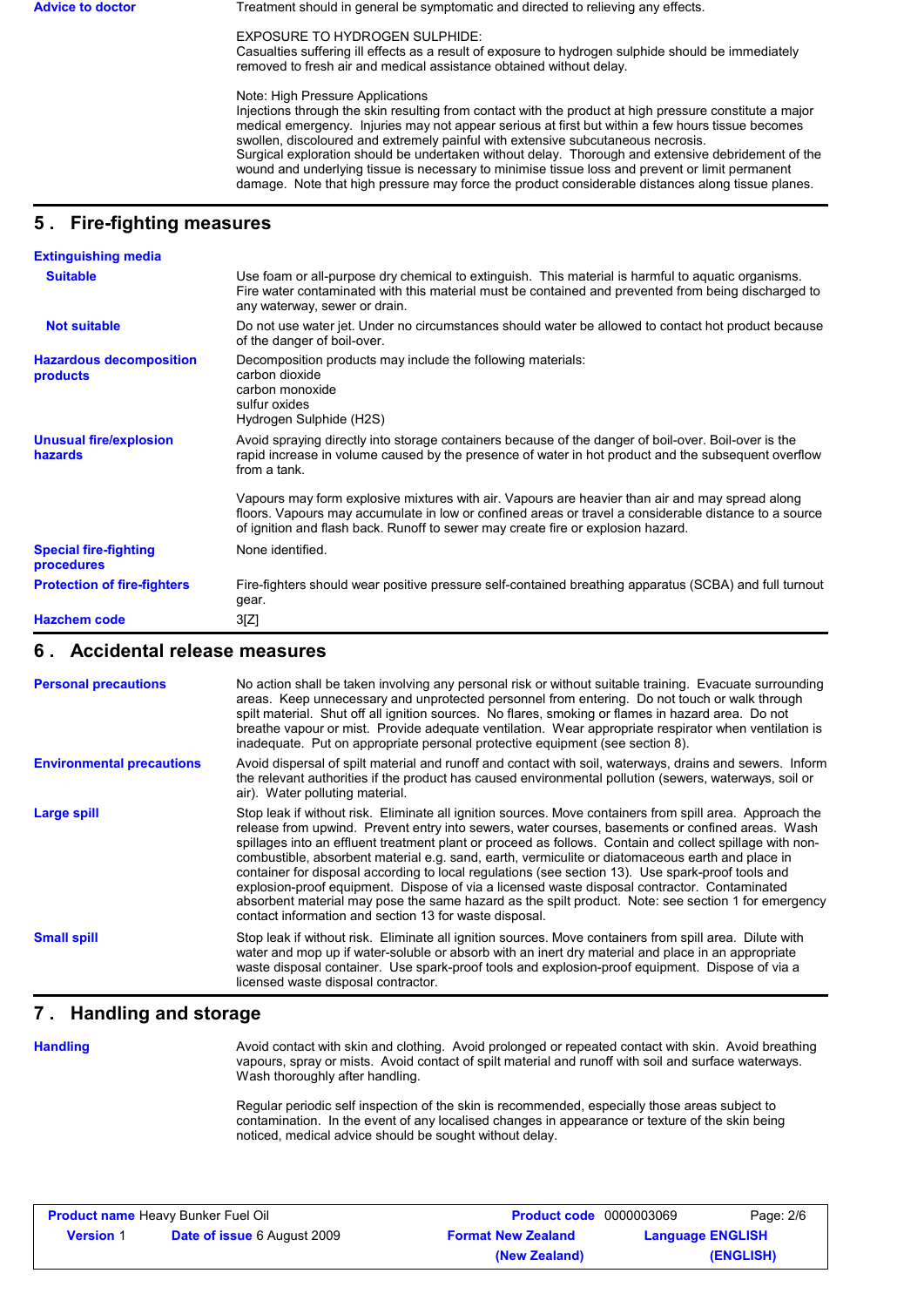**Storage** Keep container tightly closed. Keep container in a cool, well-ventilated area.

Light hydrocarbon vapours can build up in the headspace of tanks. These can cause flammability/explosion hazards even at temperatures below the normal flash point (note: flash point must not be regarded as a reliable indicator of the potential flammability of vapour in tank headspaces). Tank headspaces should always be regarded as potentially flammable and care should be taken to avoid static electrical discharge and all ignition sources during filling, ullaging and sampling from storage tanks.

Sulphur compounds in this material may decompose when heated to release hydrogen sulphide gas which may accumulate to potentially lethal concentrations in enclosed air spaces. Vapor concentrations of hydrogen sulphide above 50 ppm, or prolonged exposure at lower concentrations, may saturate human odor perceptions so that the smell of gas may not be apparent. Exposure to concentrations of hydrogen sulphide vapor above 500 ppm may cause rapid death. Do not rely on the sense of smell to detect hydrogen sulphide. Vapors containing hydrogen sulfide may accumulate during storage or transport and may also be vented during filling of tanks. Hydrogen sulfide has a typical "bad egg" smell but at high concentrations the sense of smell is rapidly lost, therefore do not rely on sense of smell for detecting hydrogen sulfide. Use specially designed measuring instruments for determining its concentration.

### **8 . Exposure controls/personal protection**

| <b>Ingredient name</b> | <b>Occupational exposure limits</b>                                                                                         |
|------------------------|-----------------------------------------------------------------------------------------------------------------------------|
| Fuel oil, residual     | <b>ACGIH TLV (United States).</b>                                                                                           |
|                        | TWA: 0.2 mg/m <sup>3</sup> , (Benzene-soluble)                                                                              |
| Hydrogen Sulphide      | NZ OSH (NZ).                                                                                                                |
|                        | WES-STEL: 21 mg/m <sup>3</sup> 15 minute(s). Issued/Revised: 1/1994                                                         |
|                        | WES-STEL: 15 ppm 15 minute(s). Issued/Revised: 1/1994                                                                       |
|                        | WES-TWA: 14 mg/m <sup>3</sup> 8 hour(s). Issued/Revised: 1/1994                                                             |
|                        | WES-TWA: 10 ppm 8 hour(s). Issued/Revised: 1/1994                                                                           |
|                        | For information and quidance, the ACGIH values are included. For further information on these please consult your supplier. |

Whilst specific OELs for certain components may be shown in this section, other components may be present in any mist, vapour or dust produced. Therefore, the specific OELs may not be applicable to the product as a whole and are provided for guidance only. **Exposure controls**

| <b>Occupational exposure</b><br><b>controls</b> | Provide exhaust ventilation or other engineering controls to keep the airborne concentrations of<br>vapours below their respective occupational exposure limits.                                                                                                                                                                                                                                                                                                                                                                                                                                                                                       |
|-------------------------------------------------|--------------------------------------------------------------------------------------------------------------------------------------------------------------------------------------------------------------------------------------------------------------------------------------------------------------------------------------------------------------------------------------------------------------------------------------------------------------------------------------------------------------------------------------------------------------------------------------------------------------------------------------------------------|
| <b>Hygiene measures</b>                         | Wash hands, forearms and face thoroughly after handling chemical products, before eating, smoking<br>and using the lavatory and at the end of the working period.                                                                                                                                                                                                                                                                                                                                                                                                                                                                                      |
| <b>Personal protective equipment</b>            |                                                                                                                                                                                                                                                                                                                                                                                                                                                                                                                                                                                                                                                        |
| <b>Respiratory protection</b>                   | Use only with adequate ventilation. Do not breathe vapour or mist. Approved air-supplied breathing<br>apparatus must be worn where there is a risk of inhaling hydrogen sulphide gas. Personal gas<br>monitors may also provide early warning of hydrogen sulphide.                                                                                                                                                                                                                                                                                                                                                                                    |
| <b>Skin and body</b>                            | Avoid contact with skin. Wear clothing and footwear that cannot be penetrated by chemicals or oil.                                                                                                                                                                                                                                                                                                                                                                                                                                                                                                                                                     |
|                                                 | Cotton or polyester/cotton overalls will only provide protection against light superficial contamination<br>that will not soak through to the skin. Overalls should be laundered on a regular basis. When the risk<br>of skin exposure is high (e.g. when cleaning up spillages or if there is a risk of splashing) then<br>chemical resistant aprons and/or impervious chemical suits and boots will be required.<br>Work clothing / overalls should be laundered on a regular basis. Laundering of contaminated work                                                                                                                                 |
|                                                 | clothing should only be done by professional cleaners who have been told about the hazards of the<br>contamination. Always keep contaminated work clothing away from uncontaminated work clothing and<br>uncontaminated personal clothes.                                                                                                                                                                                                                                                                                                                                                                                                              |
| <b>Hand protection</b>                          | Wear gloves that cannot be penetrated by chemicals or oil.                                                                                                                                                                                                                                                                                                                                                                                                                                                                                                                                                                                             |
|                                                 | The correct choice of protective gloves depends upon the chemicals being handled, the conditions of<br>work and use, and the condition of the gloves (even the best chemically resistant glove will break<br>down after repeated chemical exposures). Most gloves provide only a short time of protection before<br>they must be discarded and replaced. Because specific work environments and material handling<br>practices vary, safety procedures should be developed for each intended application. Gloves should<br>therefore be chosen in consultation with the supplier/manufacturer and with a full assessment of the<br>working conditions. |
| <b>Eve protection</b>                           | Safety glasses with side shields.                                                                                                                                                                                                                                                                                                                                                                                                                                                                                                                                                                                                                      |

| <b>Product name Heavy Bunker Fuel Oil</b> |                                    | <b>Product code</b> 0000003069 | Page: 3/6               |
|-------------------------------------------|------------------------------------|--------------------------------|-------------------------|
| <b>Version 1</b>                          | <b>Date of issue 6 August 2009</b> | <b>Format New Zealand</b>      | <b>Language ENGLISH</b> |
|                                           |                                    | (New Zealand)                  | (ENGLISH)               |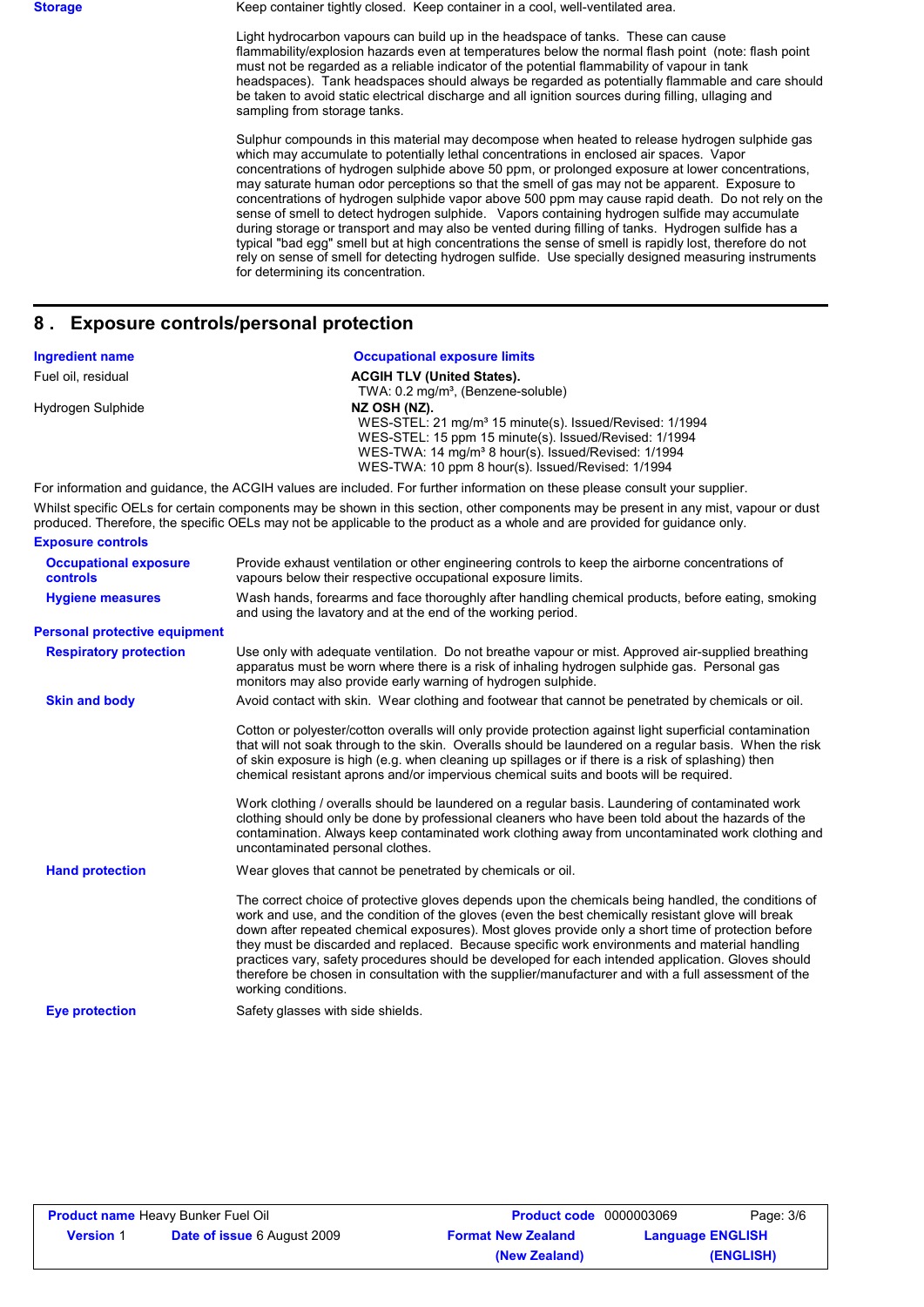# **9 . Physical and chemical properties**

| <b>Physical state</b>                       | Oily liquid.                                                                                                              |
|---------------------------------------------|---------------------------------------------------------------------------------------------------------------------------|
| <b>Colour</b>                               | Black. Opaque                                                                                                             |
| <b>Odour</b>                                | Diesel fuel, Kerosine                                                                                                     |
| <b>Flash point</b>                          | >61 °C (Closed cup) Pensky-Martens.                                                                                       |
| <b>Explosive properties</b>                 | Explosive in the presence of the following materials or conditions: open flames, sparks and static<br>discharge and heat. |
| <b>Explosion limits</b>                     | Lower: 0.7%<br>Upper: 5%                                                                                                  |
| <b>Volatility</b>                           | 26% (w/w)                                                                                                                 |
| <b>Viscosity</b>                            | Dynamic: $0.38$ Pa s (380 cP) at $50^{\circ}$ C                                                                           |
| <b>Pour point</b>                           | $<$ 24 °C                                                                                                                 |
| <b>Relative density/Specific</b><br>gravity | $<$ 1                                                                                                                     |
| <b>Density</b>                              | 970 kg/m <sup>3</sup> (0.97 g/cm <sup>3</sup> )                                                                           |
| <b>Solubility</b>                           | Very slightly soluble in water                                                                                            |
| <b>Remarks</b>                              | May Contain Sulphur                                                                                                       |

# **10 . Stability and reactivity**

| <b>Stability</b>                                                                | The product is stable.                                                                                                                       |
|---------------------------------------------------------------------------------|----------------------------------------------------------------------------------------------------------------------------------------------|
| <b>Conditions to avoid</b>                                                      | Avoid extreme temperatures, strong oxidizers, fire.                                                                                          |
| <b>Incompatibility with various</b><br>substances/Hazardous<br><b>Reactions</b> | Reactive or incompatible with the following materials: oxidizing materials.                                                                  |
| <b>Hazardous decomposition</b><br>products                                      | Decomposition products may include the following materials:<br>carbon dioxide<br>carbon monoxide<br>sulfur oxides<br>Hydrogen Sulphide (H2S) |

# **11 . Toxicological information**

| <b>Chronic toxicity</b>     |                                                                                                                                                                                                                                                                                                                                                                                                                                                                                                                                                                                                                                                                                                                                                                                                                                                                                                                                                                                                                                                                                                                                                                                                                                                                       |
|-----------------------------|-----------------------------------------------------------------------------------------------------------------------------------------------------------------------------------------------------------------------------------------------------------------------------------------------------------------------------------------------------------------------------------------------------------------------------------------------------------------------------------------------------------------------------------------------------------------------------------------------------------------------------------------------------------------------------------------------------------------------------------------------------------------------------------------------------------------------------------------------------------------------------------------------------------------------------------------------------------------------------------------------------------------------------------------------------------------------------------------------------------------------------------------------------------------------------------------------------------------------------------------------------------------------|
| Other chronic toxicity data | As with all such products containing potentially harmful levels of PCAs, prolonged or repeated skin<br>contact may eventually result in dermatitis or more serious irreversible skin disorders including cancer.                                                                                                                                                                                                                                                                                                                                                                                                                                                                                                                                                                                                                                                                                                                                                                                                                                                                                                                                                                                                                                                      |
|                             | Vapour, mists or fumes may contain polycyclic aromatic hydrocarbons some of which are known to<br>produce skin cancer. The inhalation of vapour, mists or fumes over long periods may therefore be<br>hazardous.                                                                                                                                                                                                                                                                                                                                                                                                                                                                                                                                                                                                                                                                                                                                                                                                                                                                                                                                                                                                                                                      |
| <b>Carcinogenic effects</b> | SUSPECT CANCER HAZARD - CONTAINS MATERIAL WHICH MAY CAUSE CANCER.<br>Risk of cancer depends on duration and level of exposure.<br>Classified 2B (Possible for humans.) by IARC: [Fuel oil, residual]                                                                                                                                                                                                                                                                                                                                                                                                                                                                                                                                                                                                                                                                                                                                                                                                                                                                                                                                                                                                                                                                  |
| <b>Mutagenic effects</b>    | No known significant effects or critical hazards.                                                                                                                                                                                                                                                                                                                                                                                                                                                                                                                                                                                                                                                                                                                                                                                                                                                                                                                                                                                                                                                                                                                                                                                                                     |
| <b>Other information</b>    | This material may contain significant quantities of polycyclic aromatic hydrocarbons (PCAs), some of<br>which have been shown by experimental studies to induce skin cancer. May be harmful if absorbed<br>through the skin. Avoid skin contact. As with all such products containing potentially harmful levels of<br>PCAs, prolonged or repeated skin contact may eventually result in dermatitis or more serious<br>irreversible skin disorders including cancer. Regular periodic self inspection of the skin is<br>recommended, especially those areas subject to contamination. In the event of any localised changes<br>in appearance or texture of the skin being noticed, medical advice should be sought without delay.<br>Hydrogen sulphide (H2S) gas may accumulate in storage tanks of bulk transport compartments<br>containing this material. Contact with eyes causes painful conjunctivitis, sensitivity to light, tearing and<br>clouding of vision. Inhalation of low concentrations causes a runny nose with a loss of sense of smell,<br>labored breathing and shortness of breath. Direct contact with skin causes pain and redness. Other<br>symptoms of exposure include profuse salivation, nausea, vomiting, diarrhea, giddiness, headache, |
|                             | dizziness, confusion, rapid breathing, rapid heart rate, sweating, weakness, sudden collapse,<br>unconsciousness and death due to respiratory paralysis. Cardiac neurological effects have also been<br>reported. Prolonged breathing (greater than one hour) of concentrations of H2S around 50 ppm can<br>produce eye and respiratory tract irritation. Levels of 250 to 600 ppm will result in fluid in the lungs,<br>and concentrations around 1,000 ppm will cause unconsciousness and death in a short period of time.<br>Since the sense of smell rapidly becomes insensitive to this toxic, colourless gas, odour cannot be<br>relied upon as an indicator of concentrations of the gas. Always exercise caution when working<br>around closed containers.                                                                                                                                                                                                                                                                                                                                                                                                                                                                                                    |

| <b>Product name Heavy Bunker Fuel Oil</b> |                                    | <b>Product code</b> 0000003069 |                         | Page: 4/6 |
|-------------------------------------------|------------------------------------|--------------------------------|-------------------------|-----------|
| <b>Version 1</b>                          | <b>Date of issue 6 August 2009</b> | <b>Format New Zealand</b>      | <b>Language ENGLISH</b> |           |
|                                           |                                    | (New Zealand)                  |                         | (ENGLISH) |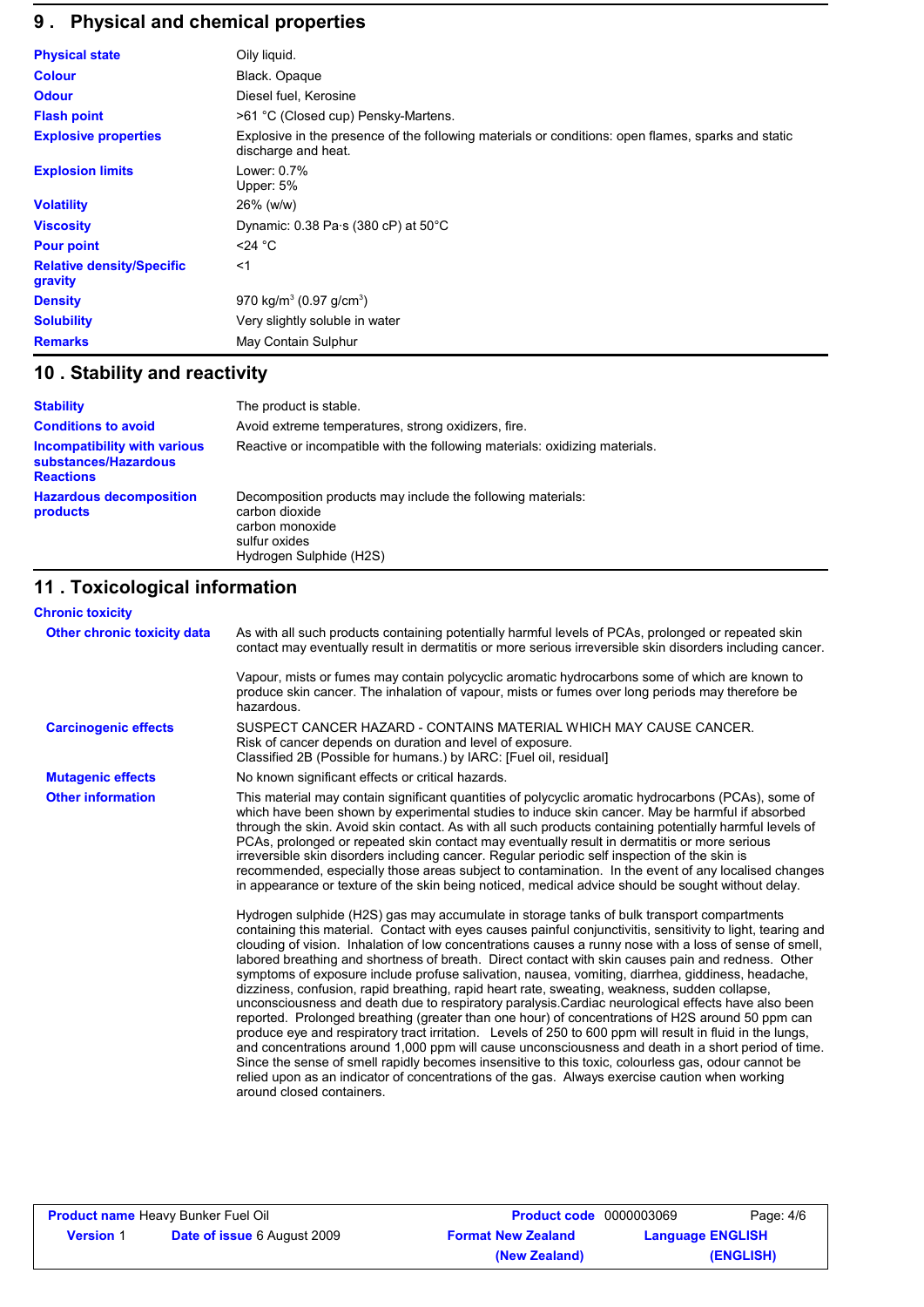## **12 . Ecological information**

| <b>Biodegradability</b>             |                                                                                               |
|-------------------------------------|-----------------------------------------------------------------------------------------------|
| Persistence/degradability           | The biodegradability of this material has not been determined.                                |
| <b>Bioaccumulative potential</b>    | This product is not expected to bioaccumulate through food chains in the environment.         |
| <b>Other ecological information</b> | Harmful to aquatic organisms, may cause long-term adverse effects in the aquatic environment. |

### **13 . Disposal considerations**

The generation of waste should be avoided or minimised wherever possible. Empty containers or liners may retain some product residues. This material and its container must be disposed of in a safe way. Dispose of surplus and non-recyclable products via a licensed waste disposal contractor. Disposal of this product, solutions and any by-products should at all times comply with the requirements of environmental protection and waste disposal legislation and any regional local authority requirements. Avoid dispersal of spilt material and runoff and contact with soil, waterways, drains and sewers. **Disposal considerations / Waste information**

If disposal is to be via incineration, this must use an approved process, e.g., combustion in a cement kiln.

### **14 . Transport information**

#### **International transport regulations**

| <b>Regulatory</b><br>information          | UN number                | <b>Proper shipping name</b> | <b>Class</b> |     | PG* Label         | <b>Additional information</b> |
|-------------------------------------------|--------------------------|-----------------------------|--------------|-----|-------------------|-------------------------------|
| <b>IMDG</b><br><b>Classification</b>      | <b>UN 1202</b>           | <b>GAS OIL</b>              | J.           | III | $\bf{z}$          |                               |
| <b>IATA/ICAO</b><br><b>Classification</b> | <b>Not</b><br>regulated. |                             |              |     | <b>STATISTICS</b> |                               |
| NZ 45001<br><b>Classification</b>         | Not<br>regulated         |                             |              |     | <b>STATISTICS</b> |                               |

PG\* : Packing group

## **15 . Regulatory information**

**New Zealand Hazard Classification**

| Classified as hazardous under current New Zealand regulations. |                                                                                                                                                                                                                                                                                 |
|----------------------------------------------------------------|---------------------------------------------------------------------------------------------------------------------------------------------------------------------------------------------------------------------------------------------------------------------------------|
| <b>HSNO Approval Number</b>                                    | HSR001480                                                                                                                                                                                                                                                                       |
| <b>Name of the Group Standard</b>                              | Fuel Oil                                                                                                                                                                                                                                                                        |
| <b>Information on Conditions of</b><br>the Group Standard      | Flammable liquids - Flammability Class - 3.1D<br>Skin Irritant - Toxicity Class - 6.3B<br>Carcinogen - Toxicity Class - 6.7B<br>Ecotoxic in the Aquatic Environment - Ecotoxicity Class - 9.1C                                                                                  |
| <b>Risk and Safety Phrases</b>                                 |                                                                                                                                                                                                                                                                                 |
| <b>Risk phrases</b>                                            | R45- May cause cancer.<br>R66- Repeated exposure may cause skin dryness or cracking.<br>R52/53- Harmful to aquatic organisms, may cause long-term adverse effects in the aquatic<br>environment.                                                                                |
| <b>Safety phrases</b>                                          | S53- Avoid exposure - obtain special instructions before use.<br>S45- In case of accident or if you feel unwell, seek medical advice immediately (show the label where<br>possible).<br>S61- Avoid release to the environment. Refer to special instructions/safety data sheet. |
| <b>Other regulations</b>                                       |                                                                                                                                                                                                                                                                                 |
| <b>Europe inventory</b>                                        | All components are listed or exempted.                                                                                                                                                                                                                                          |
| <b>United States inventory</b><br>(TSCA 8b)                    | All components are listed or exempted.                                                                                                                                                                                                                                          |
| <b>Australia inventory (AICS)</b>                              | All components are listed or exempted.                                                                                                                                                                                                                                          |
| <b>Canada inventory</b>                                        | All components are listed or exempted.                                                                                                                                                                                                                                          |
| <b>China inventory (IECSC)</b>                                 | All components are listed or exempted.                                                                                                                                                                                                                                          |
| <b>Japan inventory (ENCS)</b>                                  | All components are listed or exempted.                                                                                                                                                                                                                                          |
| <b>Korea inventory (KECI)</b>                                  | Not determined.                                                                                                                                                                                                                                                                 |
| <b>Philippines inventory</b><br>(PICCS)                        | Not determined.                                                                                                                                                                                                                                                                 |

| <b>Product name Heavy Bunker Fuel Oil</b> |                                    | <b>Product code</b> 0000003069 | Page: 5/6               |  |
|-------------------------------------------|------------------------------------|--------------------------------|-------------------------|--|
| <b>Version 1</b>                          | <b>Date of issue 6 August 2009</b> | <b>Format New Zealand</b>      | <b>Language ENGLISH</b> |  |
|                                           |                                    | (New Zealand)                  | (ENGLISH)               |  |